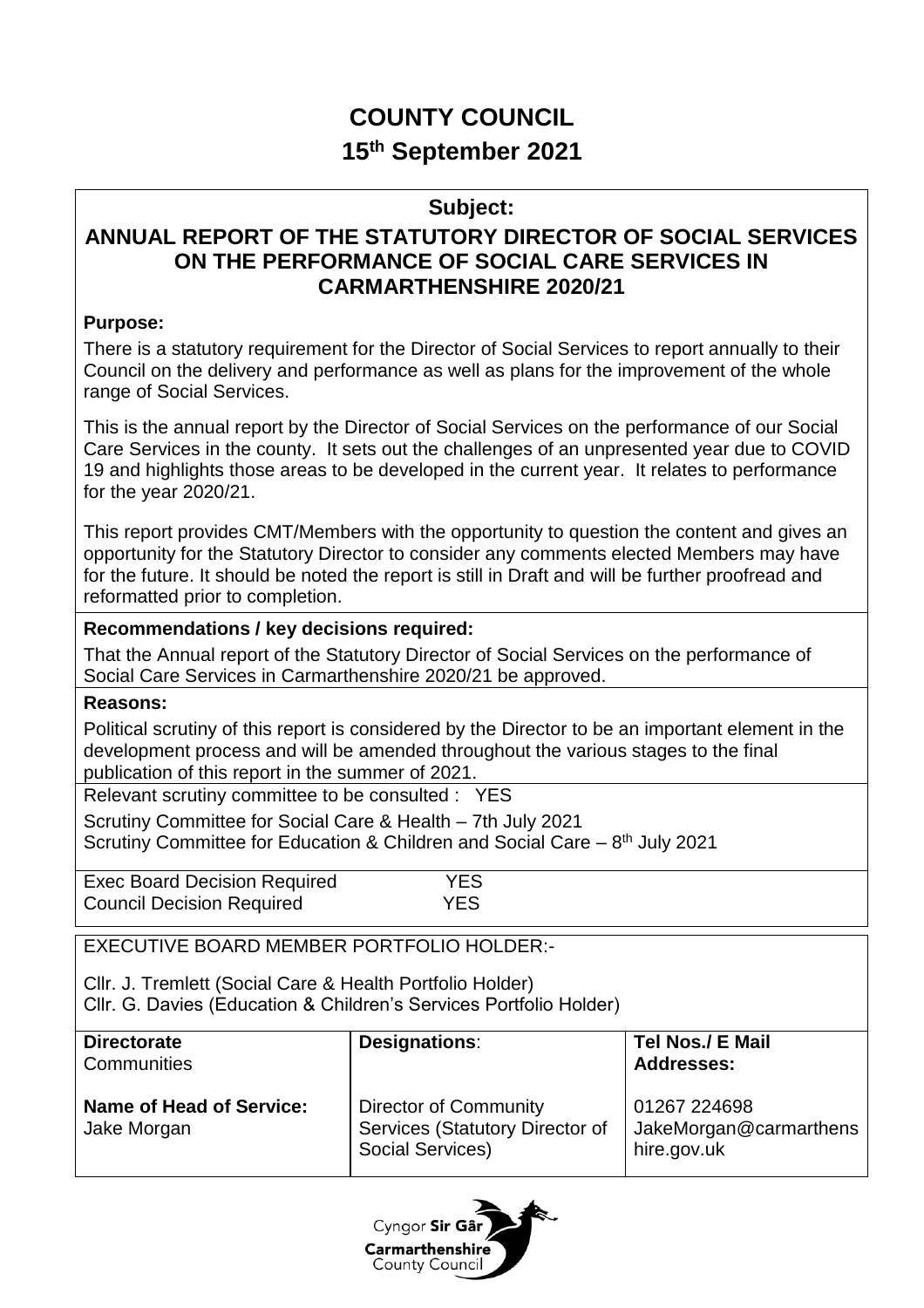## **EXECUTIVE SUMMARY COUNTY COUNCIL 15TH SEPTEMBER 2021**

#### **SUBJECT:**

## **ANNUAL REPORT OF THE STATUTORY DIRECTOR OF SOCIAL SERVICES ON THE PERFORMANCE OF SOCIAL CARE SERVICES IN CARMARTHENSHIRE 2020/21**

The Annual Report examines each Service area within Social Care and shows how service strategies, actions, targets and service risks will be addressed and delivered operationally by the service this year based on the approved budget.

The Annual Report (attached) comprises an overview provided by the Director of Social Services, which provides information on how we have performed in 2020/21 and an assessment on the future, together with our strategic priorities for 2021/22.

The Report links closely with the Directorate Business Plans for Community Services and Education & Children's Services departments.

Following publication of the report to the public (after it has been presented to full Council), Care Inspectorate Wales (CIW) and Welsh Government will complete their analysis and review of the report. There will be a formal meeting with CIW in October to discuss their analysis and proposed plan. This will be followed by an Annual Letter to Council in late November/early December, confirming their analysis and inspection plan. The process will link in closely with the Wales Programme for Improvement and the Annual Letter from the Wales Audit Office.

| <b>DETAILED REPORT ATTACHED?</b> |  |
|----------------------------------|--|
|                                  |  |

# **IMPLICATIONS**

**I confirm that other than those implications which have been agreed with the appropriate Directors / Heads of Service and are referred to in detail below, there are no other implications associated with this report :**

**Signed: Jake Morgan Director of Social Services** 

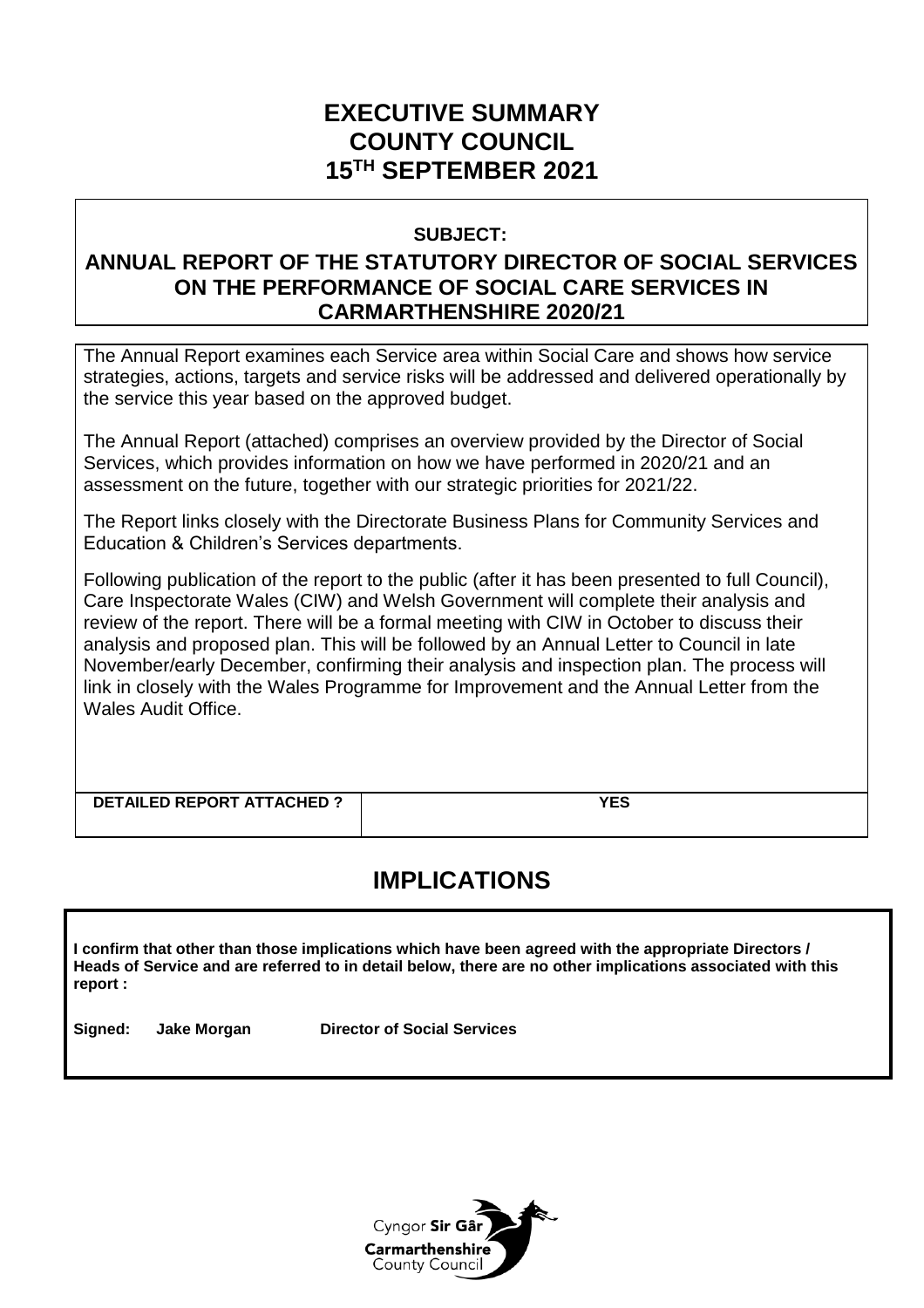| Policy, Crime<br>& Disorder<br>and<br><b>Equalities</b>                                                                                                                         | Legal      | Finance    | <b>ICT</b> | <b>Risk</b><br>Management<br><b>Issues</b> | Staffing<br>Implications                                                                             | Physical<br>Assets |  |  |  |  |  |  |
|---------------------------------------------------------------------------------------------------------------------------------------------------------------------------------|------------|------------|------------|--------------------------------------------|------------------------------------------------------------------------------------------------------|--------------------|--|--|--|--|--|--|
| <b>YES</b>                                                                                                                                                                      | <b>YES</b> | <b>YES</b> | <b>YES</b> | <b>YES</b>                                 | <b>YES</b>                                                                                           | <b>YES</b>         |  |  |  |  |  |  |
| 1. Policy, Crime & Disorder and Equalities                                                                                                                                      |            |            |            |                                            |                                                                                                      |                    |  |  |  |  |  |  |
| The Annual Report will be an important contribution to the Council's Improvement Plan.                                                                                          |            |            |            |                                            |                                                                                                      |                    |  |  |  |  |  |  |
| 2. Legal<br>The Annual Report forms an important part of the statutory duties of the Director of Social<br>Services:                                                            |            |            |            |                                            |                                                                                                      |                    |  |  |  |  |  |  |
| "The Director will present to Council, publish and report on an annual statement of plans for<br>performance and improvement".                                                  |            |            |            |                                            |                                                                                                      |                    |  |  |  |  |  |  |
| 3. Finance                                                                                                                                                                      |            |            |            |                                            |                                                                                                      |                    |  |  |  |  |  |  |
| The financial implications are included in the report. Budget pressures are identified clearly.                                                                                 |            |            |            |                                            |                                                                                                      |                    |  |  |  |  |  |  |
| <b>4. ICT</b>                                                                                                                                                                   |            |            |            |                                            |                                                                                                      |                    |  |  |  |  |  |  |
| The PIMS system will be used to provide evidence of the Annual Report. Comment is made in<br>the body of the report as to the need to better integrate Health & Social Care IT. |            |            |            |                                            |                                                                                                      |                    |  |  |  |  |  |  |
| 5. Risk Management Issues                                                                                                                                                       |            |            |            |                                            |                                                                                                      |                    |  |  |  |  |  |  |
| Key risks have been addressed in this report with a link to the departmental and corporate risk<br>register.                                                                    |            |            |            |                                            |                                                                                                      |                    |  |  |  |  |  |  |
| <b>6. Physical Assets</b>                                                                                                                                                       |            |            |            |                                            |                                                                                                      |                    |  |  |  |  |  |  |
| Physical assets are included in this report in relation to service delivery.                                                                                                    |            |            |            |                                            |                                                                                                      |                    |  |  |  |  |  |  |
| <b>7. Staffing Implications</b>                                                                                                                                                 |            |            |            |                                            |                                                                                                      |                    |  |  |  |  |  |  |
|                                                                                                                                                                                 |            |            |            |                                            | Workforce is a critical element included in the report. In particular, the development and retention |                    |  |  |  |  |  |  |



of social workers to ensure that they continue their professional development and remain with

Carmarthenshire.